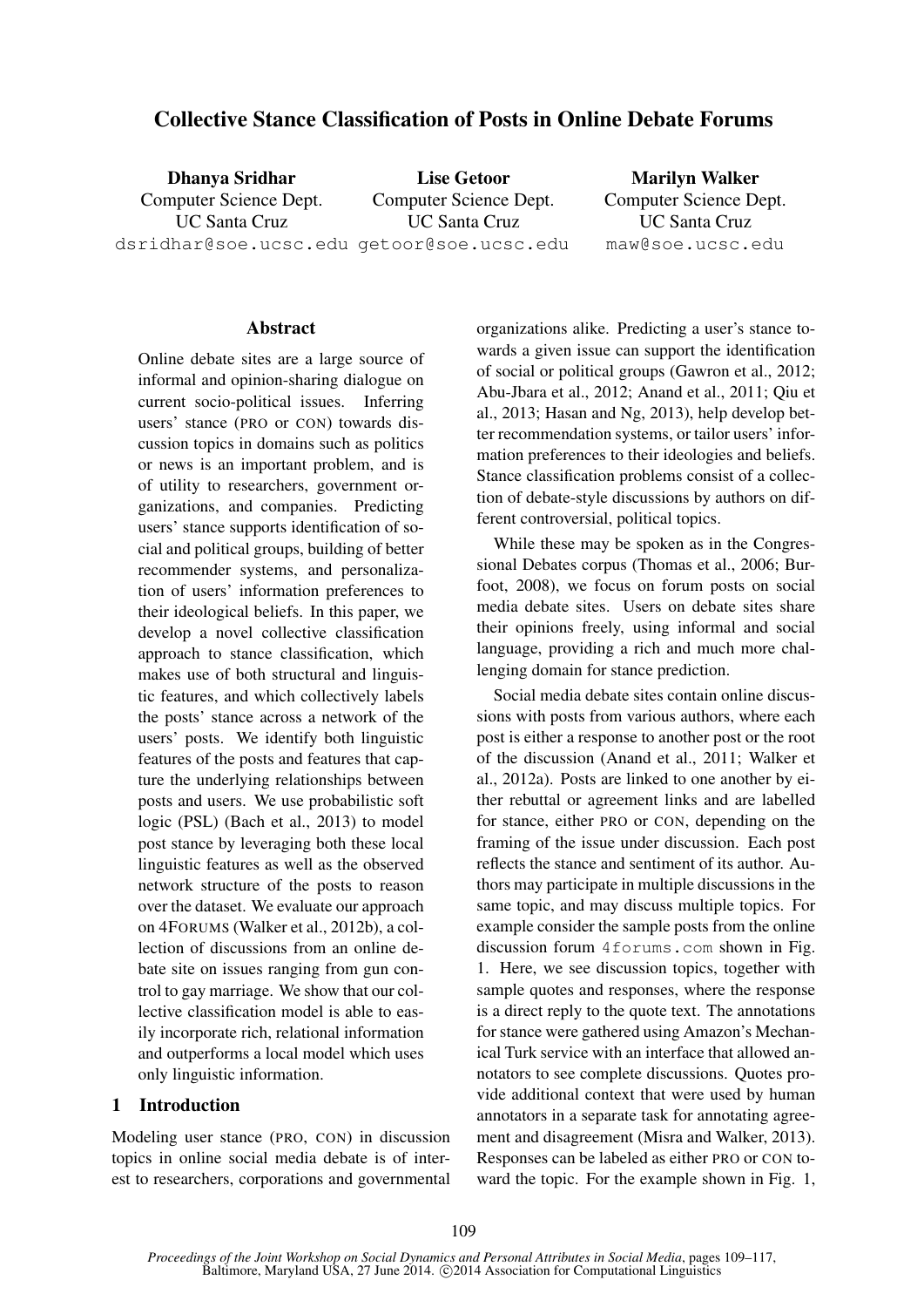| Quote $Q$ , Response $R$                                                                                  | <b>Stance</b> | <b>Topic</b> |
|-----------------------------------------------------------------------------------------------------------|---------------|--------------|
| <b>Q</b> : I thought I'd start a new thread for those new comers who don't want to be shocked by sick     |               |              |
| minded nazi XXXX. Anyway When are fetuses really alive, and how many fetuses are actually                 |               |              |
| aborted (murdered) before that time?                                                                      |               |              |
| <b>R</b> : The heart starts beating 3 weeks after conception, and you can't live without a beating heart, | <b>CON</b>    | Abortion     |
| but me personally, I think that as soon as the miracle starts, (egg and sperm combine) that is            |               |              |
| when life begins. I know it's more of a spiritual thing for me instead of a fact. $:$                     |               |              |
| <b>Q2</b> : Most americans support a Federal Marriage Amendment. Defining Marriage as a union             |               |              |
| between a man and a woman. Federal Marriage Amendment. This is the text of the Amend:                     |               |              |
| Marriage in the United States shall consist only of the union of a man and a woman. Neither               |               |              |
| this constitution or the constitution of any state, nor state or federal law, shall be construed to       |               |              |
| require that marital status or the legal incidents thereof be conferred upon unmarried couples or         |               |              |
| groups.                                                                                                   |               |              |
| R2: Debator, why does it bother you so much that some people are gay? Its a sexual prefference.           | <b>PRO</b>    | Gay          |
| People like certain things when they have sex. Example: A man likes a women with small boobs.             |               | Mar-         |
| Or, a man likes a women with nice legs. People like the way certain things feel (I'm not giving           |               | riage        |
| te example for that one; )). So why does it bother people that someone's sexual prefference is            |               |              |
| just a little kinkier than thiers?                                                                        |               |              |

Figure 1: Sample Quote/Response Pair from 4 forums.com with Mechanical Turk annotations for stance. Both response posts are from the same author.

both response posts are from the same author. We describe the dataset further in Section 4.1.

We believe that models of post stance in online debate should capture both the content and the context of author posts. By jointly reasoning over both the content of the post and its relationships with other posts in the discussion, we perform collective classification, as we further define in Section 3 (Sen et al., 2008). Previous work has shown that collective classification models often perform better than content-only approaches. (Burfoot et al., 2011; Hasan and Ng, 2013; Thomas et al., 2006; Bansal et al., 2008; Walker et al., 2012c). Here, we develop a collective classification approach for stance prediction which leverages the sentiment conveyed in a post through its language, and the reply links consisting of agreements or rebuttals between posts in a discussion. We implement our approach using *Probabilistic Soft Logic* (PSL) (Bach et al., 2013), a recently introduced tool for collective inference in relational data. We evaluate our model on data from the 4FORUMS online debate site (Walker et al., 2012b).

Section 2 first presents an overview of our approach and then in Section 3.1 we describe the PSL framework in more detail. Section 4 describes the evaluation data and our results showing that the PSL model improves prediction of post stance in the 4Forums dataset. In Section 5 we describe related work, and compare with our proposed approach. Section 6 summarizes our approach and results.

#### 2 Overview of Approach

Given a set of topics  $\{t_1 \ldots t_n\}$ , where each topic  $t_i$  consists of a set of discussions  $\{d_{i1} \dots d_{ii}\}\,$ , we model each discussion  $d_k$  as a collection of posts  $\{p_{k0}, \ldots, p_{km}\}\$ , where each post  $p_{ki}$  is mapped to its author  $a_i$ .

A discussion  $d_i \in \mathcal{D}$  is a tree of posts, starting with the initial post  $p_{i0}$ . We distinguish between posts that start a new thread (root) and others (nonroot). Each non-root post  $p_{ij}$  is the response to some previous post  $p_{ik}$ , where  $k < j$ , and we refer to  $p_{ik}$  as the parent of  $p_{ij}$ . For a subset of the posts,  $p_{ij}$  has been annotated with a real valued number in the interval [−5, 5] that denotes whether the post disagrees or agrees with its parent. Values  $\leq 0$  are considered disagreement and values  $\geq 1$ , as agreement. We discard the posts where the annotations are in the interval  $(0, 1)$  since those indicate high annotator uncertainty about agreement.

Fig. 2 illustrates an example of three discussion trees for two topics where author  $a_2$  participates in multiple discussions of the same topic and  $a_3$ and  $a_4$  participate in multiple topics. An author directly replies with a post to another author's post and either disagrees or agrees.

Each post  $p_{ij}$  in discussion  $d_i$  is also mapped to  ${x_{ij_1}, \ldots, x_{ij_N}}$  linguistic features as described in Section 3.2.1 as well as  $y_{ij}$ , the stance label (PRO, CON) towards the discussion topic  $t_i$ .

We say that  $a_j$  participates in topic  $t_i$  if there exist any posts  $p_i \in d_i$  with author  $a_i$ .

Using the tree structure and posts that have annotations for agreement or disagreement, we con-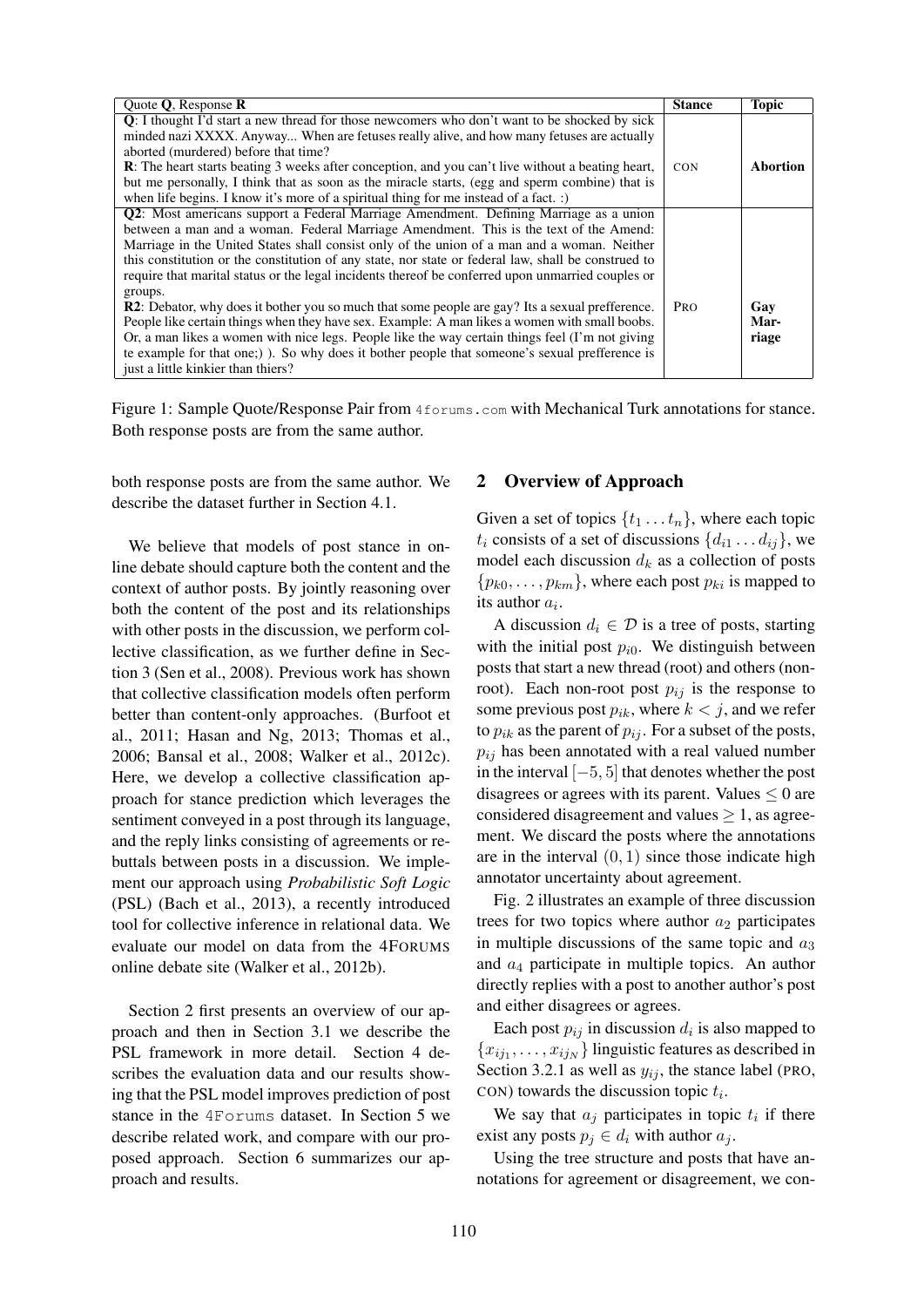

Figure 2: Example of 3 discussions in (a), (b) and (c). Dotted lines denote the 'writes' relation between authors and posts and dashed lines denote the 'disagrees' relation between posts and between authors. Authors can participate in multiple discussions of the same topic, shown by  $a_2$  in both (a) and (b). Moreover, authors may post in multiple topics, as shown by  $a_3$  and  $a_4$  in both (b) and (c), and may interact with the same authors multiple times, as shown again in (b) and (c).

sider the network graph  $G$  of disagreement and agreement between posts and between authors, where the vertices are posts  $\{p_0, \ldots, p_m\}$  and authors  $\{a_0, \ldots, a_n\}$ . A disagreement edge exists from post  $p_u$  to  $p_v$  if  $p_u$  disagrees with  $p_v$ .

A disagreement edge exists from  $a_w$  to  $a_y$  if any of the posts  $\{p_w, \ldots, p_x\}$  mapped to  $a_w$  disagree with any posts  $\{p_y, \ldots, p_z\}$  mapped to  $a_y$ . We similarly define agreement edges for both posts and authors.

## 3 Collective Classification of Stance

Given the discussion structure defined in the previous section, our task is to infer the stance of each post. We make use of both linguistic features and the relational structure in order to *collectively* or *jointly* infer the stance labels. This corresponds to a collective classification setting (Sen et al., 2008), in which we are given a multi-relational network and some partially observed labels, and we wish to infer all of the unobserved labels, conditioned on observed attributes and links. Collective classification refers to the combined classification of a set of interdependent objects (posts, in our domain) using information given by both the local features of the objects and the properties of the objects' neighbors in a network. For the stance classification problem, we infer stance labels for posts using both the correlation between a post and its linguistic attributes  $\{x_{ij_1}, \ldots, x_{ij_N}\}\$ , and the labels and attributes of its neighbors in observed network graph  $G$ . We use PSL, described below, to perform collective classification.

#### 3.1 Probabilistic Soft Logic

Probabilistic soft logic (PSL) is a framework for probabilistic modeling and collective reasoning in relational domains (Kimmig et al., 2012; Bach et al., 2013). PSL provides a declarative syntax and uses first-order logic to define a templated undirected graphical model over continuous random variables. Like other statistical relational learning methods, dependencies in the domain are captured by constructing rules with weights that can be learned from data.

But unlike other statistical relational learning methods, PSL relaxes boolean truth values for atoms in the domain to soft truth values in the interval [0,1]. In this setting, finding the *most probable explanation* (MPE), a joint assignment of truth values to all random variable ground atoms, can be done efficiently.

For example, a typical PSL rule looks like the following:

$$
P(A, B) \land Q(B, C) \rightarrow R(A, C)
$$

where P, Q and R are *predicates* that represent observed or unobserved attributes in the domain, and A, B, and C are *variables*. For example, in our 4FORUMS domain, we consider an observed attribute such as *writesPost*(A, P) and infer an unobserved attribute (or label) such as *isProPost*(P, T). Instantiation of predicates with data is called grounding (e.g. *writesPost(A2, P7)*), and each ground predicate, often called ground atom, has a soft truth value in the interval [0,1]. To build a PSL model for stance classification, we represent posts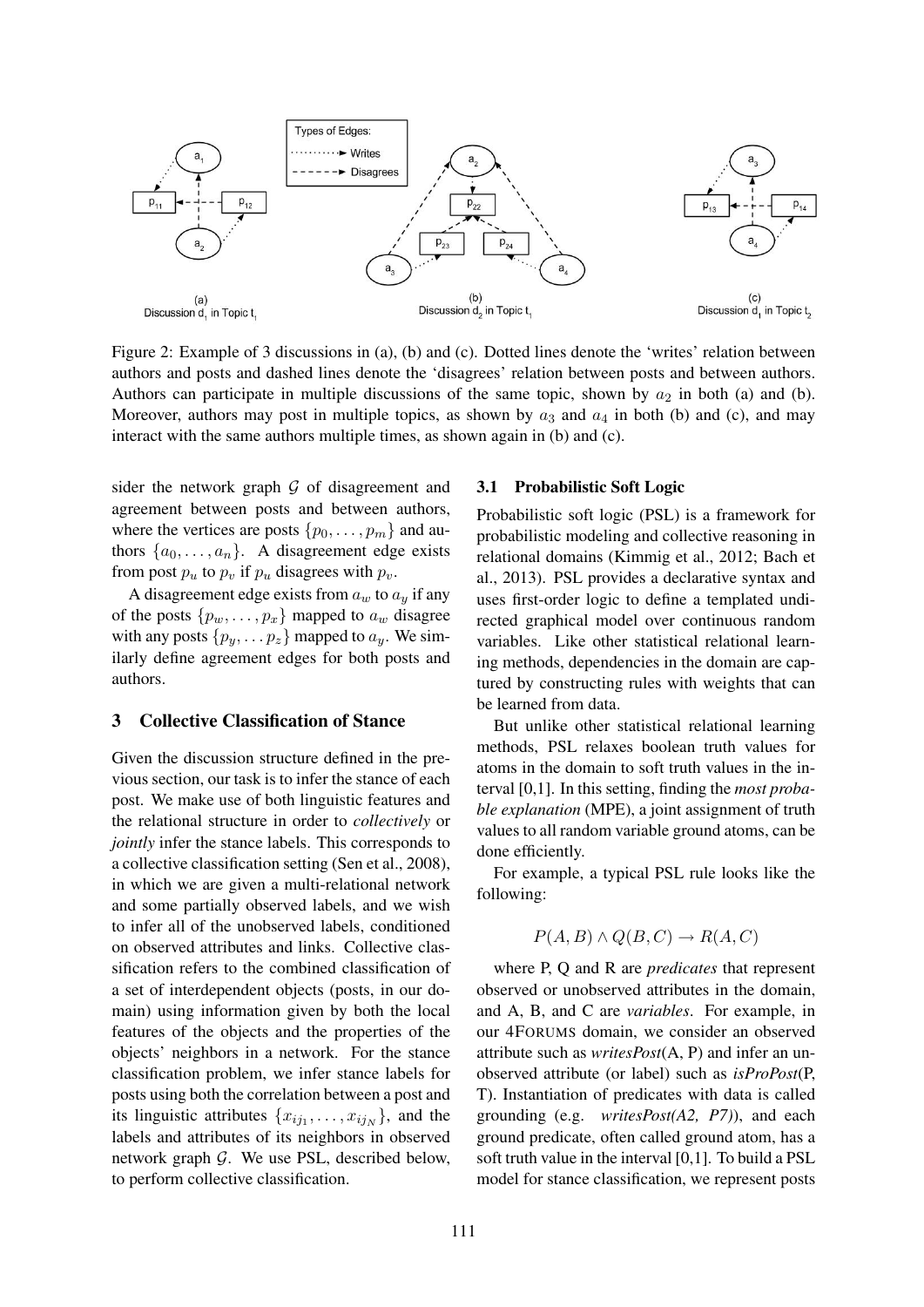| $\rightarrow$     | is <i>ProAuth(A, T)</i>  |
|-------------------|--------------------------|
| $\longrightarrow$ | $\neg$ is ProAuth(A, T)  |
| $\longrightarrow$ | is <i>Proof(P2, T)</i>   |
| $\longrightarrow$ | $\neg$ is ProPost(P2, T) |
| $\rightarrow$     | $\neg$ is ProPost(P2, T) |
| $\rightarrow$     | is ProbPost(P2, T)       |
| $\rightarrow$     | is ProAuth(A, T)         |
| $\longrightarrow$ | $\neg$ isProAuth(A2, T)  |
| $\rightarrow$     | $\neg$ is ProAuth(A2, T) |
| $\rightarrow$     | is ProAuth(A2, T)        |
| $\rightarrow$     | isProof( P, T)           |
| $\longrightarrow$ | $\neg$ is ProPost(P, T)  |
|                   |                          |

Table 1: Rules for PSL model, where  $P =$  post,  $T =$  Topic, and  $A =$  Author.

and authors as variables and specify predicates to encode different interactions, such as *writes*, between them. Domain knowledge is captured by writing rules with weights that govern the relative importance of the dependencies between predicates. The groundings of all the rules result in an undirected graphical model that represents the joint probability distribution of assignments for all unobserved atoms, conditioned on the observed atoms.

Triangular norms, which are continuous relaxations of logical AND and OR, are used to combine the atoms in the first-order clauses. As a result of the soft truth values and the triangular norms, the underlying probabilistic model is a *hinge-loss Markov Random Field* (HL-MRF). Inference in HL-MRFs is a convex optimization, which leads to a significant improvement in efficiency over discrete probabilistic graphical models. Thus, PSL offers a very natural interface to compactly represent stance classification as a collective classification problem, along with methods to reason about our domain.

## 3.2 Features

We extract both linguistic features that capture the content of a post and features that capture multiple relations from our dataset.

## 3.2.1 Linguistic Features

To capture the content of a post, on top of a *bag-ofwords* representation with unigrams and bigrams, we also consider basic lengths, discourse cues, repeated punctuation counts and counts of lexical categories based on the Linguistic Inquiry and Word Count tool (LIWC) (Pennebaker et al.,

2001). Basic length features capture the number of sentences, words, and characters, along with the average word and sentence lengths for each post. The discourse cues feature captures frequency counts for the first few words of the post, which often contain discourse cues. To capture the information in repeated punctuation like "!!", "??" or "?!" we include the frequency count of the given punctuation patterns as a feature of each post (Anand et al., 2011). LIWC counts capture sentiment by giving the degree to which the post uses certain categories of subjective language.

#### 3.2.2 Relational Information

As our problem domain contains relations between both authors and posts, for our PSL model, we consider the relations between authors, between posts and between authors and posts. As described above, in PSL, we model these relations as first-order predicates. In Section 3.3, we describe how we populate the predicates with observations from our data.

Author Information We observe that authors participate in discussions by writing posts. For a subset of authors, we have annotations for their interactions with other authors as either disagreement or agreement, as given by network graph G. We encode this with the following predicates: *writesPost*(A, P), *disagreesAuth*(A1, A2), *agreesAuth*(A1, A2).

Post Information Posts are linked to the topic of their given discussion, and to other posts in their discussion through disagreement or agreement. Additionally, we include a predicate for post stance towards its topic as predicted by a classifier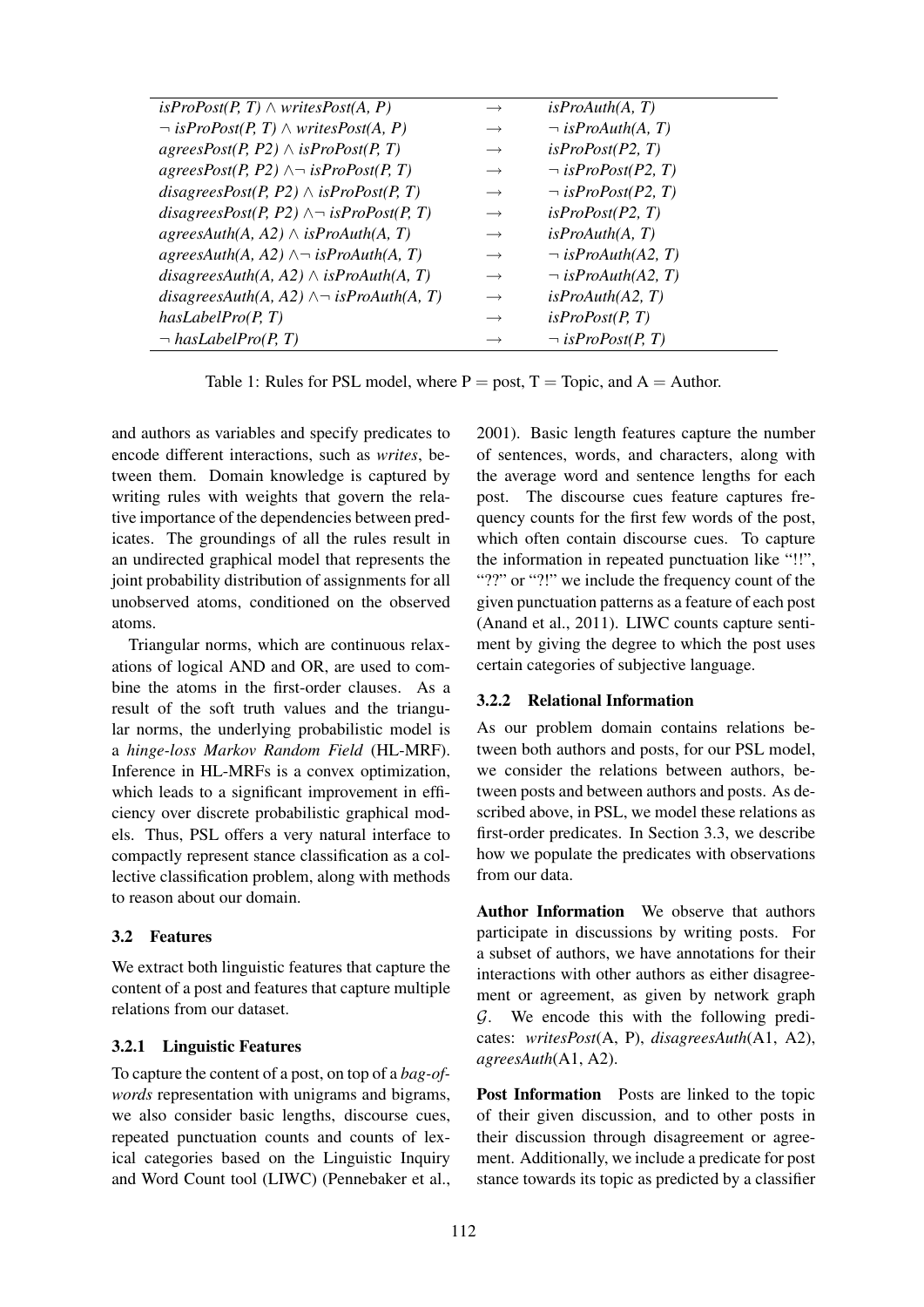that only uses linguistic features, as described in Section 3.3, as prior information. We capture these relations with the following predicates: *hasLabel-Pro*(P, T), *hasTopic*(P, T), *disagreesPost*(P1, P2), *agreesPost*(P1, P2).

## 3.2.3 Target attributes

Our goal is to 1) predict the stance relation between a post and its topic, namely, PRO or CON and 2) predict the stance relation between an author and a topic. In our PSL model, our target predicates are *isProPost*(P, T) and *isProAuth*(A, T).

## 3.3 PSL Model

We construct our collective stance classification model in PSL using the predicates listed above. For disagreement/agreement annotations in the interval [-5, 5], we consider values [-5,0] as evidence for the *disagreesAuth* relation and values [1, 5] as evidence for the *agreesAuth* relation. We discard observations with annotations in the interval [0,1] because it indicates a very weak signal of agreement, which is already rare on debate sites. We populate *disagreesPost* and *agreesPost* in the same way as described above.

For each relation, we populate the corresponding predicate with all the instances that we observe in data and we fix the truth value of each observation as 1. For all such predicates where we observe instances in the data, we say that the predicate is closed. For the relations *isPostPro* and *isAuthPro* that we predict through inference, a truth value of 1 denotes a PRO stance and a truth value of 0 denotes a CON stance. We say that those predicates are open, and the goal of inference is to jointly assign truth values to groundings of those predicates.

We use our domain knowledge to describe rules that relate these predicates to one another. We follow our intuition that agreement between nodes implies that they have the same stance, and disagreement between nodes implies that they have opposite stances. We relate post and author nodes to each other by supposing that if a post is PRO towards its topic, then its author will also be PRO towards that topic.

We construct a classifier that takes as input the linguistic features of the posts and outputs predictions for stance label of each post. We then consider the labels predicted by the local classifier as a prior for the inference of the target attributes in our PSL model. Table 1 shows the rules in our PSL model.

| <b>Topic</b>  | <b>Authors</b> | Posts |
|---------------|----------------|-------|
| Abortion      | 385            | 8114  |
| Evolution     | 325            | 6186  |
| Gun Control   | 319            | 3899  |
| Gay Marriage  | 316            | 7025  |
| Death Penalty | 170            | 572   |

Table 2: Overview of topics in 4FORUMSdataset.

# 4 Experimental Evaluation

We first describe the dataset we use for evaluation and then describe our evaluation method and results.

## 4.1 Dataset

We evaluate our proposed approach on discussions from https://www.4forums.com, an online debate site on social and political issues. The dataset is publicly available as part of the Internet Argument Corpus, an annotated collection of 109,533 forum posts (Walker et al., 2012b; Walker et al., 2012c). On 4FORUMS, a user initiates a discussion by posting a new question or comment under a topic, or participate in an ongoing discussion by replying to any of the posts in the thread. The discussions were given to English speaking Mechanical Turk annotators for a number of annotation tasks to get labels for the stances of discussion participants towards the topic, and scores for each post in a discussion indicating whether it is in agreement or disagreement with the preceding post.

The scores for agreement and disagreement were on a 11 point scale [-5, 5] implemented using a slider, and annotators were given quote/response pairs to determine if the response text agreed or disagreed with the quote text. We use the mean score across the 5-7 annotators used in the task. A more negative value indicates higher inter-annotator confidence of disagreement, and a more positive value indicates higher confidence of agreement. The gold-standard annotation used for the stance label of each post is given by the majority annotation among 3-8 Mechanical Turk annotators performed as a separate task, using entire discussions to determine the stance of the authors in the discussion towards the topic. We use the stance of each post's author to determine the post's stance. For our experiments, we use all posts with annotations for stance, and about 90% of these posts also have annotations for agree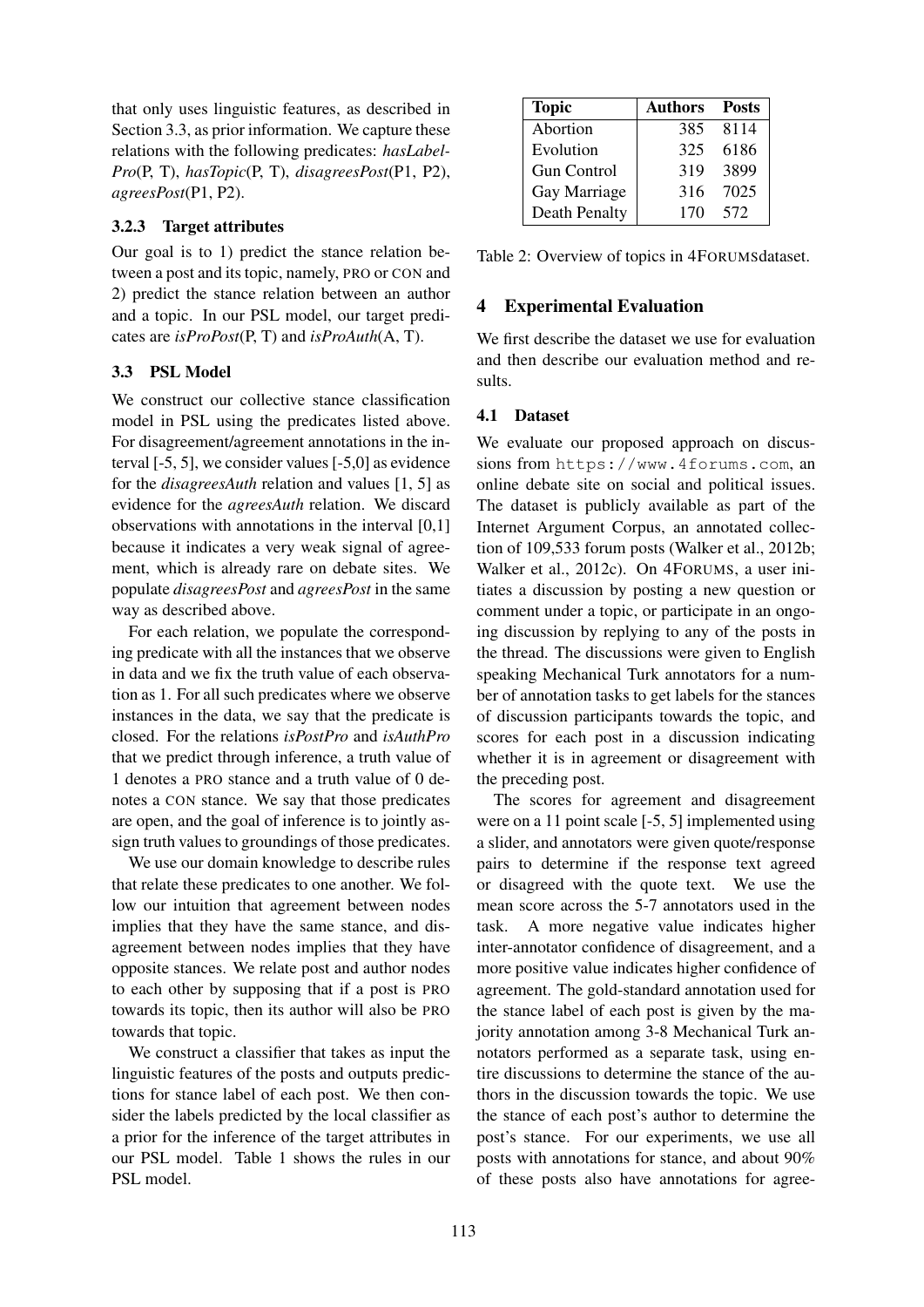ment/disagreement.

The discussions span many topics, and Table 2 gives a summary of the topics we consider in our experiments and the distribution of posts across these topics. Each post in a discussion comes as a quote-response pair, where the quote is the text that the post is in response to, and the response is the post text. We refer to (Walker et al., 2012b) for a full description of the corpus and the annotation process.

## 4.2 Evaluation

In order to evaluate our methods, we split the dataset into training and testing sets by randomly selecting half the authors from each topic and their posts for the training set and using the remaining authors and their posts for the test set. This way, we ensure that no two authors appear in both training and test sets for the same topic, since stance is topic-dependent. We create 10 randomly sampled train/test splits for evaluation. Each split contains about 18,000 posts. For each train/test split, we train a linear SVM for each topic, with the L2-regularized-L1-loss SVM implemented in the LibLINEAR package (Fan et al., 2008). We use only the linguistic features from the posts, for each topic in the training set. We refer to the baseline model which only uses the the output of the SVM as the LOCAL model. We output the predictions from LOCAL model and get stance labels for posts in both the training and test sets. We use the predictions as prior information for the true stance label in our PSL model, with the *hasLabel* predicate.

We use the gold standard stance annotation (PRO, CON) for each post as ground truth for weight learning and inference. A truth value of 1 for *isPostPro* and *isAuthPro* denotes a PRO stance and a truth value of 0 denotes a CON stance. We learn the weights of our PSL model (initially set to 1) for each of our training sets and perform inference on each of the test sets.

Table 3 shows averages for F1 score for the positive class (PRO), area under the precision-recall curve (AUC-PR) for the negative class (CON) and area under the ROC curve (AUROC) over the 10 train/test splits. For the PSL model, the measures are computed for joint inference over all topics in the test sets. For the per-topic linear SVMs (LOCAL model), we compute the measures individually for the predictions of each topic in the test sets and take a weighted average over the topics. Our PSL model outperforms the LOCAL model, with statistically significant improvements in the F1 score and AUC-PR for the negative class. Moreover, our model completes weight learning and inference on the order of seconds, boasting an advantage in computational efficiency, while also maintaining model interpretability.

Table 4 shows the weights learned by the PSL model for the rules in one of the train/test splits of the experiment. The first two rules relating post stance and author stance are weighted more heavily, in part because the *writesPost* predicate has a grounding for each author-post pair and contributes to lots of groundings of the rule. The rules that capture the alternating disagreement stance also have significant weight, while the rules denoting agreement both between posts and between authors are weighted least heavily since there are far fewer instances of agreement than disagreement. This matches our intuition of political debates.

We also explored variations of the PSL model by removing the first two rules relating post stance and author stance and found that the weight learning algorithm drove the weights of the other rules close to 0, worsening the performance. We also removed rules 3-10 that capture agreement/disagreement from the model, and found that the model performs poorly when disregarding the links between nodes entirely. The PSL model learns to weight the first and second rule very highly, and does worse than when considering the prior alone. Thus, the combination of the rules gives the model its advantage, allowing the PSL model to make use of a richer structure that has multiple types of relations and more information.

## 5 Related Work

Over the last ten years, there has been significant progress on modeling stance. Previous work covers three different debate settings: (1) congressional debates (Thomas et al., 2006; Bansal et al., 2008; Yessenalina et al., 2010; Balahur et al., 2009); (2) company-internal discussion sites (Murakami and Raymond, 2010; Agrawal et al., 2003); and (3) online social and political public forums (Somasundaran and Wiebe, 2009; Somasundaran and Wiebe, 2010; Wang and Rosé, 2010; Biran and Rambow, 2011; Walker et al., 2012c; Anand et al., 2011). Debates in online public forums (e.g. Fig. 1) differ from debates in congress and on company discussion sites because the posts are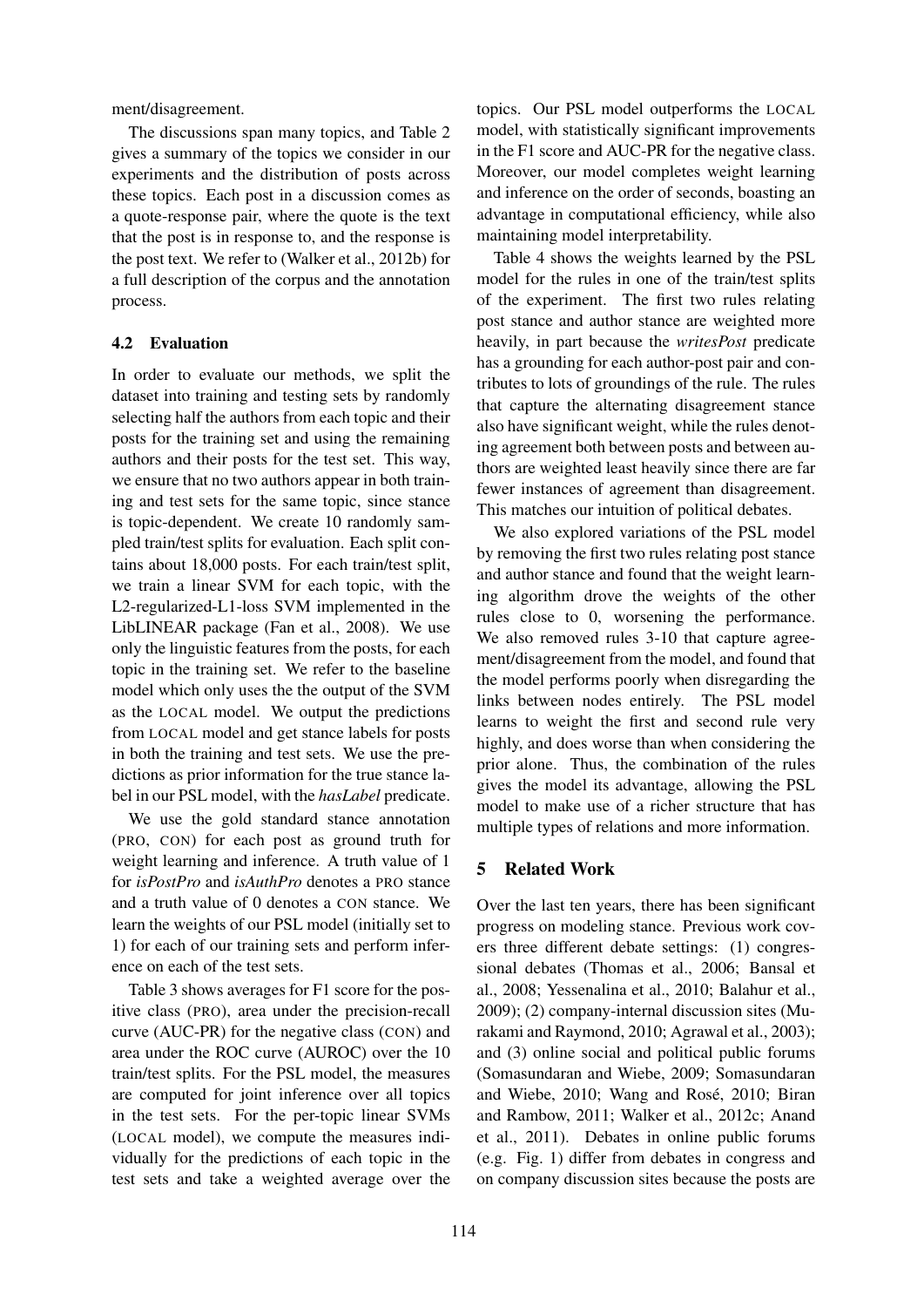| <b>Classifier</b> | <b>F1 Score</b>  | <b>AUC-PR</b> negative class | <b>AUROC</b>    |
|-------------------|------------------|------------------------------|-----------------|
| <b>LOCAL</b>      | $0.66 \pm 0.015$ | $0.44 \pm 0.04$              | $0.54 \pm 0.02$ |
| <b>PSL</b>        | $0.74 \pm 0.04$  | $0.511 \pm 0.04$             | $0.59 \pm 0.05$ |

Table 3: Averages and standard deviations for F1 score for the positive class, area under PR curve for the negative class, and area under ROC curve for post stance over 10 train/test splits.

| $isProof(P, T) \wedge writesPost(A, P)$                                    | $\rightarrow$     | isProAuth(A, T): 10.2            |
|----------------------------------------------------------------------------|-------------------|----------------------------------|
| $\neg$ isProPost(P, T) $\land$ writesPost(A, P)                            | $\rightarrow$     | $\neg$ isProAuth(A, T) : 8.5     |
| agreesPost(P, P2) $\land$ isProPost(P, T)                                  | $\longrightarrow$ | isProof( P2, T): 0.003           |
| agreesPost(P, P2) $\wedge \neg$ isProPost(P, T)                            | $\longrightarrow$ | $\neg$ is ProPost(P2, T) : 0.003 |
| disagreesPost(P, P2) $\land$ isProPost(P, T)                               | $\longrightarrow$ | $\lnot$ is ProPost(P2, T) : 0.06 |
| disagreesPost(P, P2) $\land \neg$ isProPost(P, T)                          | $\longrightarrow$ | isProof( P2, T): 0.11            |
| $agreesAuth(A, A2) \wedge isProAuth(A, T)$                                 | $\longrightarrow$ | is <i>ProAuth(A, T)</i> : 0.001  |
| agreesAuth(A, A2) $\wedge \neg$ isProAuth(A, T)                            | $\longrightarrow$ | $\lnot$ is ProAuth(A2, T) : 0.0  |
| disagreesAuth(A, A2) $\wedge$ isProAuth(A, T)                              | $\longrightarrow$ | $\lnot$ is ProAuth(A2, T) : 0.23 |
| disagrees $\text{Aut}h(A, A2) \wedge \neg \text{ is} \text{ProAut}h(A, T)$ | $\longrightarrow$ | is ProAuth(A2, T): 0.6           |
| hasLabelPro(P, T)                                                          | $\longrightarrow$ | isProof(P, T): 2.2               |
| $\neg$ has LabelPro(P, T)                                                  | $\longrightarrow$ | $\neg$ is ProPost(P, T) : 4.8    |

Table 4: Weights learned by the model for the PSL rules in train/test split 2 of experiments

shorter and the language is more informal and social. We predict that this difference makes it more difficult to achieve accuracies as high for 4FO-RUMS discussions as can be achieved for the congressional debates corpus.

Work by (Somasundaran and Wiebe, 2009) on idealogical debates very similar to our own show that identifying argumentation structure improves performance; their best performance is approximately 64% accuracy over all topics. Research by (Thomas et al., 2006; Bansal et al., 2008; Yessenalina et al., 2010; Balahur et al., 2009) classifies the speaker's stance in a corpus of congressional floor debates. This work combines graph-based and text-classification approaches to achieve 75% accuracy on Congressional debate siding over all topics. Other work applies MaxCut to the reply structure of company discussion forums (Malouf and Mullen, 2008; Murakami and Raymond, 2010; Agrawal et al., 2003). Murakami & Raymond (2010) show that rules for identifying agreement, defined on the textual content of the post improve performance.

More recent work has explicitly focused on the benefits of collective classification in these settings (Burfoot et al., 2011; Hasan and Ng, 2013; Walker et al., 2012c), and has shown in each case that collective classification improves performance. The results reported here are the first to

apply the PSL collective classification framework to the forums conversations from the IAC corpus (Anand et al., 2011; Walker et al., 2012c).

## 6 Discussion and Future Work

Here, we introduce a novel approach to classify stance of posts from online debate forums with a collective classification framework. We formally construct a model, using PSL, to capture relational information in the network of authors and posts and our intuition that agreement or disagreement between users correlates to their stance towards a topic. Our initial results are promising, showing that by incorporating more complex interactions between authors and posts, we gain improvements over a content-only approach. Our approach is ideally suited to collective inference in social media. It easily extendable to use additional relational information, and richer behavioral and linguistic information.

## Acknowledgments

Thanks to Pranav Anand for providing us with the stance annotations for the 4forums dataset. This work is supported by National Science Foundation under Grant Nos. IIS1218488, CCF0937094 and CISE-RI 1302668.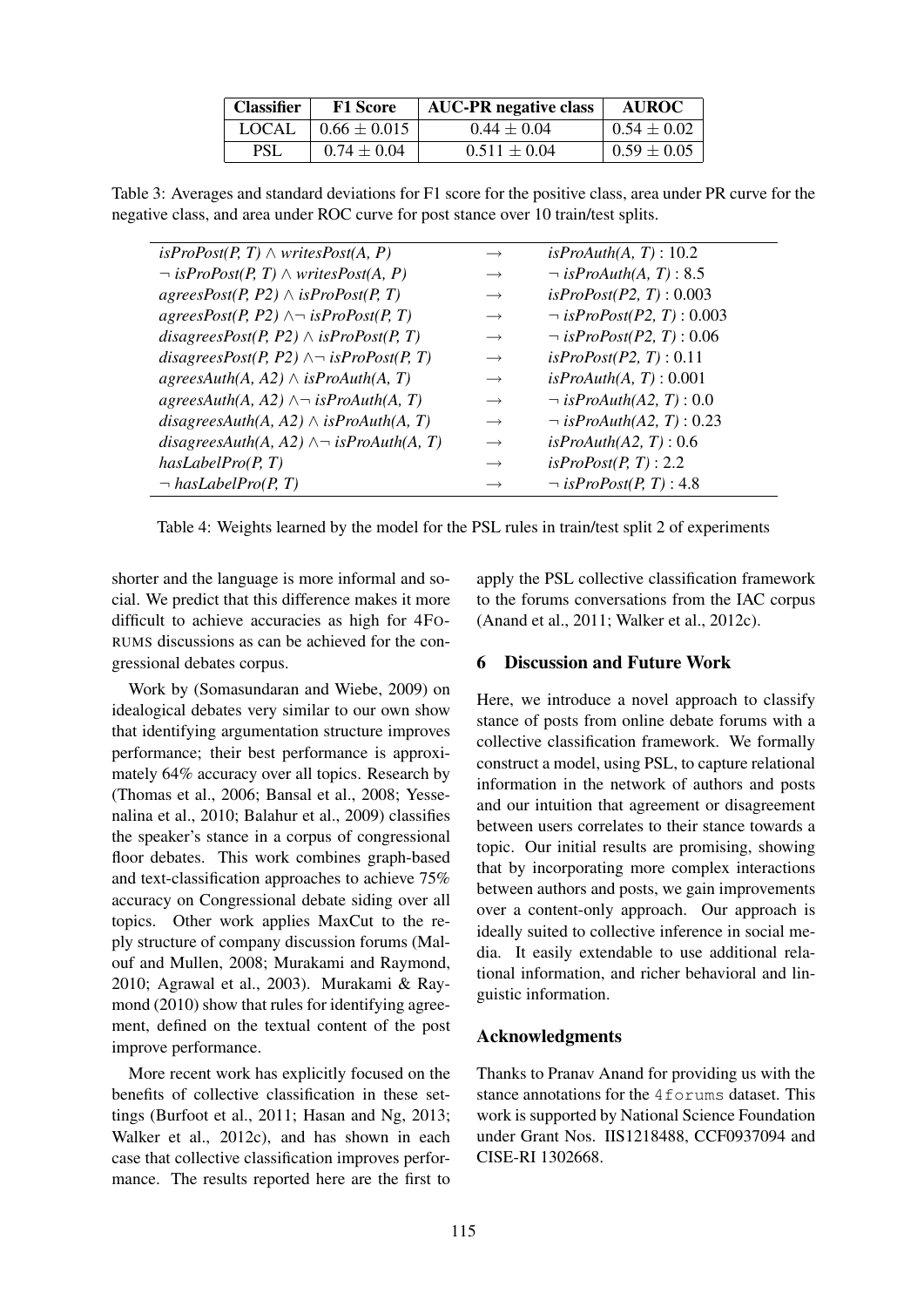#### References

- Amjad Abu-Jbara, Mona Diab, Pradeep Dasigi, and Dragomir Radev. 2012. Subgroup detection in ideological discussions. In *Association for Computational Linguistics (ACL)*, pages 399–409.
- R. Agrawal, S. Rajagopalan, R. Srikant, and Y. Xu. 2003. Mining newsgroups using networks arising from social behavior. In *International Conference on World Wide Web (WWW)*, pages 529–535. ACM.
- Pranav Anand, Marilyn Walker, Rob Abbott, Jean E. Fox Tree, Robeson Bowmani, and Michael Minor. 2011. Cats Rule and Dogs Drool: Classifying Stance in Online Debate. In *ACL Workshop on Sentiment and Subjectivity*.
- Stephen H. Bach, Bert Huang, Ben London, and Lise Getoor. 2013. Hinge-loss markov random fields: Convex inference for structured prediction. In *Uncertainty in Artificial Intelligence (UAI)*.
- A. Balahur, Z. Kozareva, and A. Montoyo. 2009. Determining the polarity and source of opinions expressed in political debates. *Computational Linguistics and Intelligent Text Processing*, pages 468–480.
- M. Bansal, C. Cardie, and L. Lee. 2008. The power of negative thinking: Exploiting label disagreement in the min-cut classification framework. *COLING*, pages 13–16.
- O. Biran and O. Rambow. 2011. Identifying justifications in written dialogs. In *IEEE International Conference on Semantic Computing (ICSC)*, pages 162–168.
- Clinton Burfoot, Steven Bird, and Timothy Baldwin. 2011. Collective classification of congressional floor-debate transcripts. In *Association for Computational Linguistics (ACL)*, pages 1506–1515.
- C. Burfoot. 2008. Using multiple sources of agreement information for sentiment classification of political transcripts. In *Australasian Language Technology Association Workshop*, volume 6, pages 11– 18.
- Rong-En Fan, Kai-Wei Chang, Cho-Jui Hsieh, Xiang-Rui Wang, and Chih-Jen Lin. 2008. LIBLINEAR: A library for large linear classification. *Journal of Machine Learning Research*, 9:1871–1874.
- J.M. Gawron, D. Gupta, K. Stephens, M.H. Tsou, B. Spitzberg, and L. An. 2012. Using group membership markers for group identification in web logs. In *AAAI Conference on Weblogs and Social Media (ICWSM)*.
- Kazi Saidul Hasan and Vincent Ng. 2013. Stance classification of ideological debates: Data, models, features, and constraints. *International Joint Conference on Natural Language Processing*.
- Angelika Kimmig, Stephen H. Bach, Matthias Broecheler, Bert Huang, and Lise Getoor. 2012. A short introduction to probabilistic soft logic. In *NIPS Workshop on Probabilistic Programming: Foundations and Applications*.
- R. Malouf and T. Mullen. 2008. Taking sides: User classification for informal online political discourse. *Internet Research*, 18(2):177–190.
- Amita Misra and Marilyn A Walker. 2013. Topic independent identification of agreement and disagreement in social media dialogue. In *Conference of the Special Interest Group on Discourse and Dialogue*, page 920.
- A. Murakami and R. Raymond. 2010. Support or Oppose? Classifying Positions in Online Debates from Reply Activities and Opinion Expressions. In *International Conference on Computational Linguistics (ACL)*, pages 869–875.
- J. W. Pennebaker, L. E. Francis, and R. J. Booth, 2001. *LIWC: Linguistic Inquiry and Word Count*.
- Minghui Qiu, Liu Yang, and Jing Jiang. 2013. Modeling interaction features for debate side clustering. In *ACM International Conference on Information & Knowledge Management (CIKM)*, pages 873–878.
- Prithviraj Sen, Galileo Mark Namata, Mustafa Bilgic, Lise Getoor, Brian Gallagher, and Tina Eliassi-Rad. 2008. Collective classification in network data. *AI Magazine*, 29(3):93–106.
- S. Somasundaran and J. Wiebe. 2009. Recognizing stances in online debates. In *ACL and AFNLP*, pages 226–234.
- S. Somasundaran and J. Wiebe. 2010. Recognizing stances in ideological on-line debates. In *NAACL HLT 2010 Workshop on Computational Approaches to Analysis and Generation of Emotion in Text*, pages 116–124.
- M. Thomas, B. Pang, and L. Lee. 2006. Get out the vote: Determining support or opposition from Congressional floor-debate transcripts. In *Conference on Empirical Methods in Natural Language Processing (EMNLP)*, pages 327–335.
- Marilyn Walker, Pranav Anand, Rob Abbott, Jean E. Fox Tree, Craig Martell, and Joseph King. 2012a. That's your evidence?: Classifying stance in online political debate. *Decision Support Sciences*.
- Marilyn Walker, Pranav Anand, Robert Abbott, and Jean E. Fox Tree. 2012b. A corpus for research on deliberation and debate. In *Language Resources and Evaluation Conference, LREC2012*.
- Marilyn Walker, Pranav Anand, Robert Abbott, and Richard Grant. 2012c. Stance classification using dialogic properties of persuasion. In *Meeting of the North American Association for Computational Linguistics. NAACL-HLT12*.